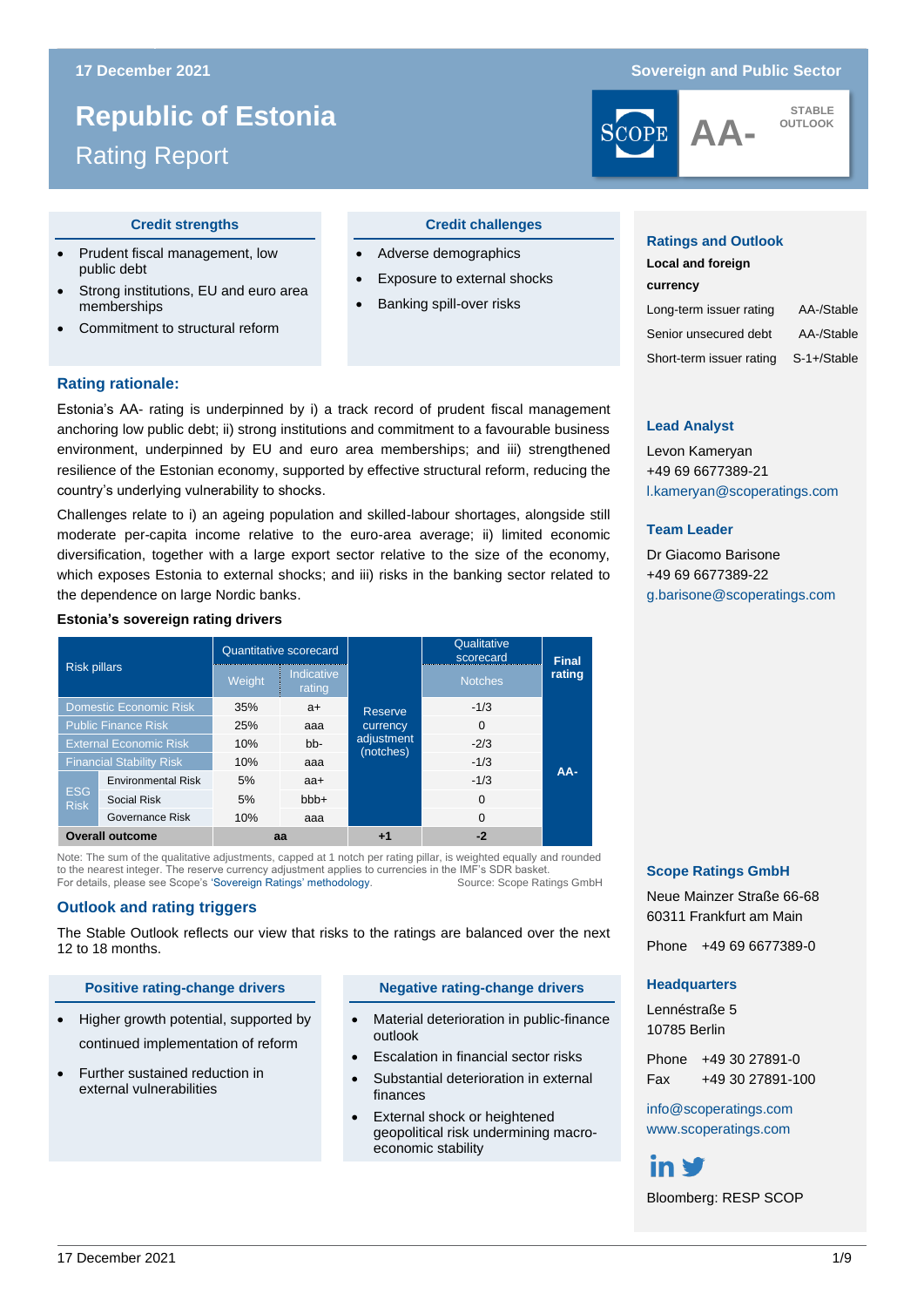

# **Domestic Economic Risks**

- ➢ **Growth outlook:** Estonia's ratings benefit from robust economic recovery prospects and improved resilience against external shocks. This is helped by the government's prudent and predictable macroeconomic policy making and effective structural reform, underpinned by the country's EU and euro-area memberships. Scope projects Estonia's output to grow 9% this year, and 4.3% in 2022 supported by a strong private consumption and investment, and further driven by Estonia's prudent absorption of EU funds. Scope estimates Estonia's medium-term potential growth at around 3% annually. This is supported by the implementation of strategic publicinfrastructure investment projects co-financed by the EU, including the construction of Rail Baltica connecting the Baltic region with the European rail network (planned to be completed by 2026).
- ➢ **Inflation and monetary policy:** Higher energy prices and rising production costs due to shortages of intermediary goods are expected to raise inflation to around 3.9% in 2021 and 4.4% in 2022. These factors are expected to slowly fade in the second half of 2022 and cause inflation to fall towards the 2% target in 2023. While some central banks have started tapering their asset purchase programmes or indicated interest rate rises in the near term, the ECB has signalled that it will maintain its accommodative monetary policy in the near term.
- ➢ **Labour market:** Labour market has been improving with a continuing economic recovery. The unemployment rate declined to 5.7% as of October, below the EU averages, but remains above the pre-crisis level of 4.6% in December 2019.

#### **Overview of Scope's qualitative assessments for** *Domestic Economic Risks*

| <b>CVS</b><br>indicative<br>rating | Analytical component                           | Assessment     | <b>Notch</b><br>adjustment | Rationale                                                                                                        |  |  |
|------------------------------------|------------------------------------------------|----------------|----------------------------|------------------------------------------------------------------------------------------------------------------|--|--|
|                                    | Growth potential of the<br>economy             | <b>Neutral</b> |                            | Medium-run growth potential faces challenges from adverse<br>demographics                                        |  |  |
| $a+$                               | Monetary policy<br>framework                   | <b>Neutral</b> |                            | ECB is a highly credible and effective central bank; appropriate central<br>bank response to the pandemic crisis |  |  |
|                                    | Macro-economic stability<br>and sustainability | Weak           | $-1/3$                     | Limited economic diversification                                                                                 |  |  |
| Real GDP growth, %                 |                                                |                |                            |                                                                                                                  |  |  |







Source: IMF, Scope Ratings GmbH Source: IMF, Scope Ratings GmbH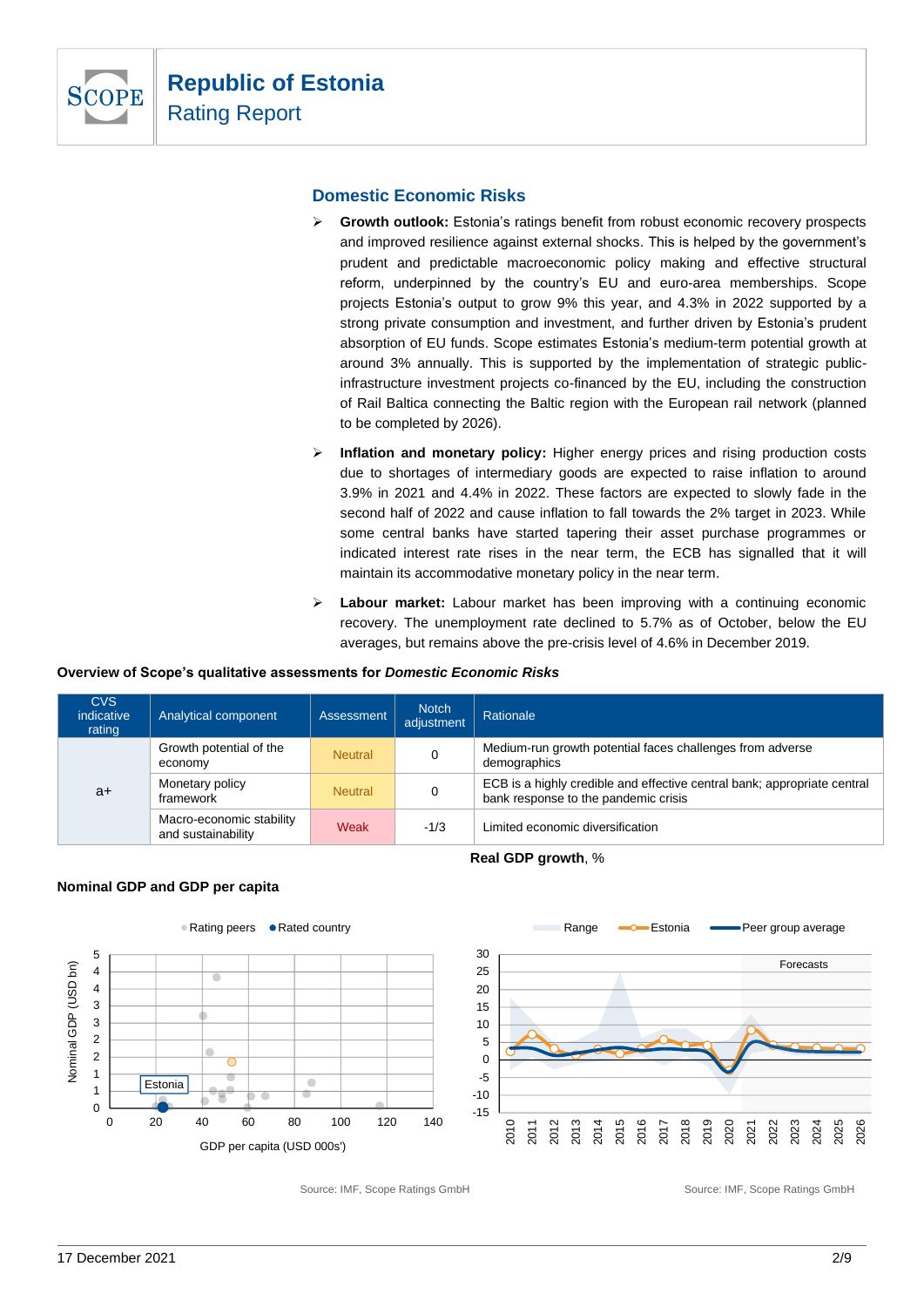

### **Public Finance Risks**

- ➢ **Fiscal outlook:** Estonia's ratings benefit from the country's sound fiscal position, underpinned by its prudent debt management. Scope projects the general government deficit to decline to 2.5% of GDP in 2022 and 2% of GDP in 2023, from an estimated 3.1% of GDP in 2021.
- ➢ **Debt trajectory:** General government debt at an estimated 19% of GDP in 2021 is the lowest among the Central and Eastern European members of the EU. Scope projects debt to remain below 25% of GDP in the medium-term, supported by solid growth in nominal GDP and narrowing fiscal deficits in the medium-term.
- ➢ **Market access:** Of the EUR 5.5bn public debt stock, almost 30% (EUR 1.6bn in total) reflects long-term loans from EIB, NIB, CEB and the European Commission's SURE programme. In June 2020, Estonia re-entered debt capital markets, issuing for the first time since 2002 a long-term bond: a EUR 1.5bn security with a maturity of 10 years and coupon of 0.125%. Estonia's favourable financing costs and stable investor base support credit ratings.

#### **Overview of Scope's qualitative assessments for** *Public Finance Risks*

| <b>CVS</b><br>indicative<br>rating | Analytical component              | Assessment     | <b>Notch</b><br>adjustment | Rationale                                                                                                |
|------------------------------------|-----------------------------------|----------------|----------------------------|----------------------------------------------------------------------------------------------------------|
|                                    | Fiscal policy framework           | <b>Neutral</b> | 0                          | Record of robust fiscal policies, but still-sizeable shadow economy                                      |
| aaa                                | Debt sustainability               | <b>Neutral</b> | 0                          | Low debt levels to remain in the medium-term                                                             |
|                                    | Debt profile and market<br>access | <b>Neutral</b> | 0                          | Strong debt structure, return to long-term debt capital markets in 2020<br>for the first time since 2002 |

#### **Contributions to change in debt levels, pps of GDP <b>Debt-to-GDP forecasts**, % of GDP





Source: Scope Ratings GmbH Source: Scope Ratings GmbH Source: Scope Ratings GmbH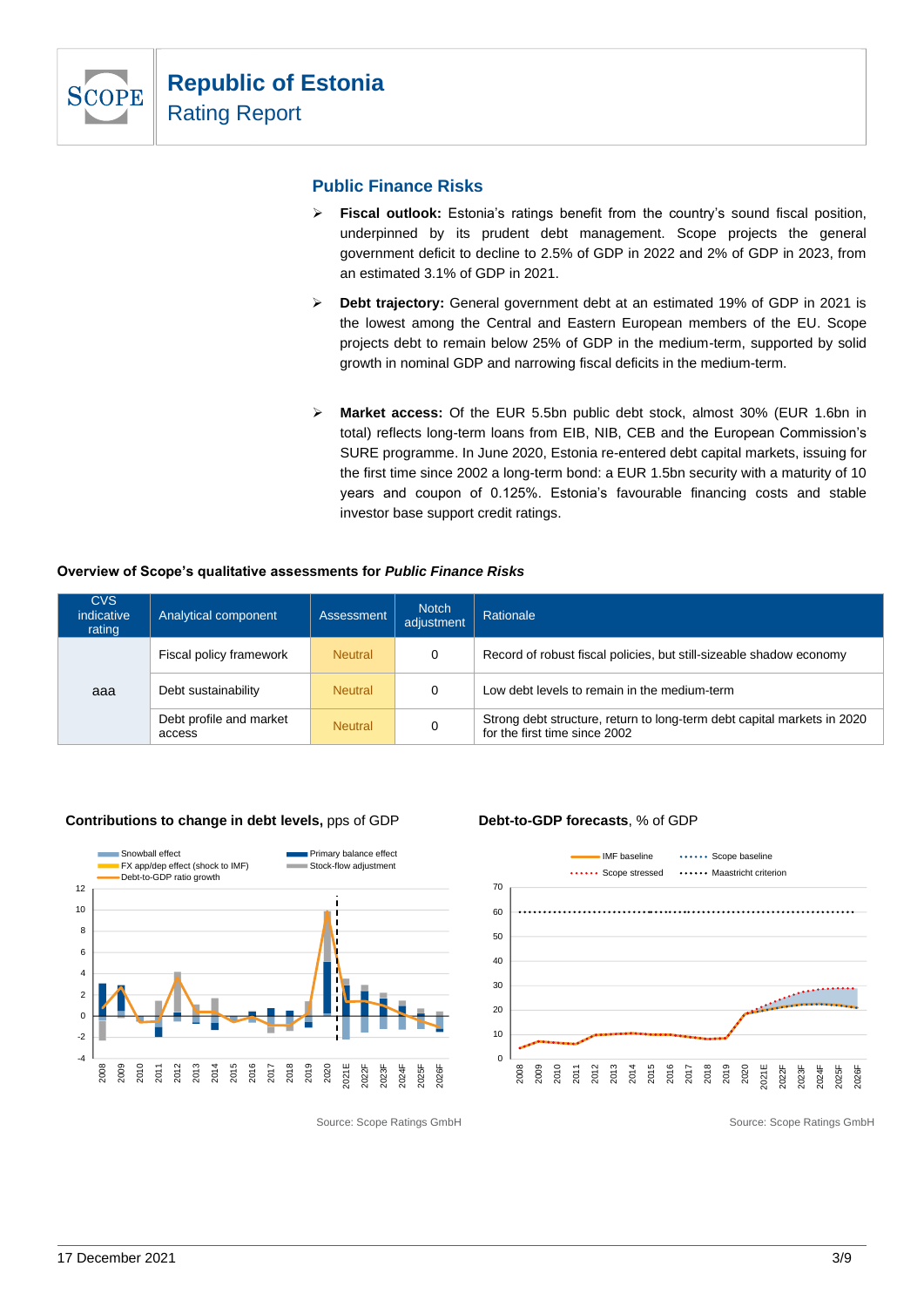

# **External Economic Risks**

- ➢ **Current account:** Estonia's current account balance turned into a deficit of 3.8% of GDP for the first three quarters of 2021, after several years of surpluses (average of 1.3% of GDP over the last five years). Looking ahead we expect the current account to narrow but remain in deficit.
- ➢ **External position:** The structure of Estonia's external liabilities compares favourably with those of CEE peers, with foreign direct investment comprising 63% of total liabilities, a source of inward investment that is less prone to flight in times of market volatility than portfolio flows.
- ➢ **Resilience to shocks:** Estonia's small, open economy, which is highly integrated in global value chains, remains vulnerable to external shocks, including to a prolonged period of subdued growth in western Europe. Total exports of goods and services of Estonia amount to 75% of its GDP. Regarding energy sources, Estonia continues to reduce its remaining exposures to Russia and diversify its domestic sources with the help of EU financial support: several short-to-medium-term projects are underway, including the connection of the Baltic states' and continental Europe's electricity and gas networks alongside investments in renewable energy infrastructure.

| <b>CVS</b><br>indicative<br>rating | Analytical component               | Assessment     | <b>Notch</b><br>adjustment | Rationale                                              |
|------------------------------------|------------------------------------|----------------|----------------------------|--------------------------------------------------------|
|                                    | Current account<br>resilience      | Weak           | $-1/3$                     | Limited export diversification                         |
| bb-                                | External debt structure            | <b>Neutral</b> | 0                          | Substantial share of FDI in total external liabilities |
|                                    | Resilience to short-term<br>shocks | Weak           | $-1/3$                     | Very small-open economy                                |



**Current account balance,** % of GDP **Net international investment position**, % of GDP



Source: IMF, Scope Ratings GmbH Source: IMF, Scope Ratings GmbH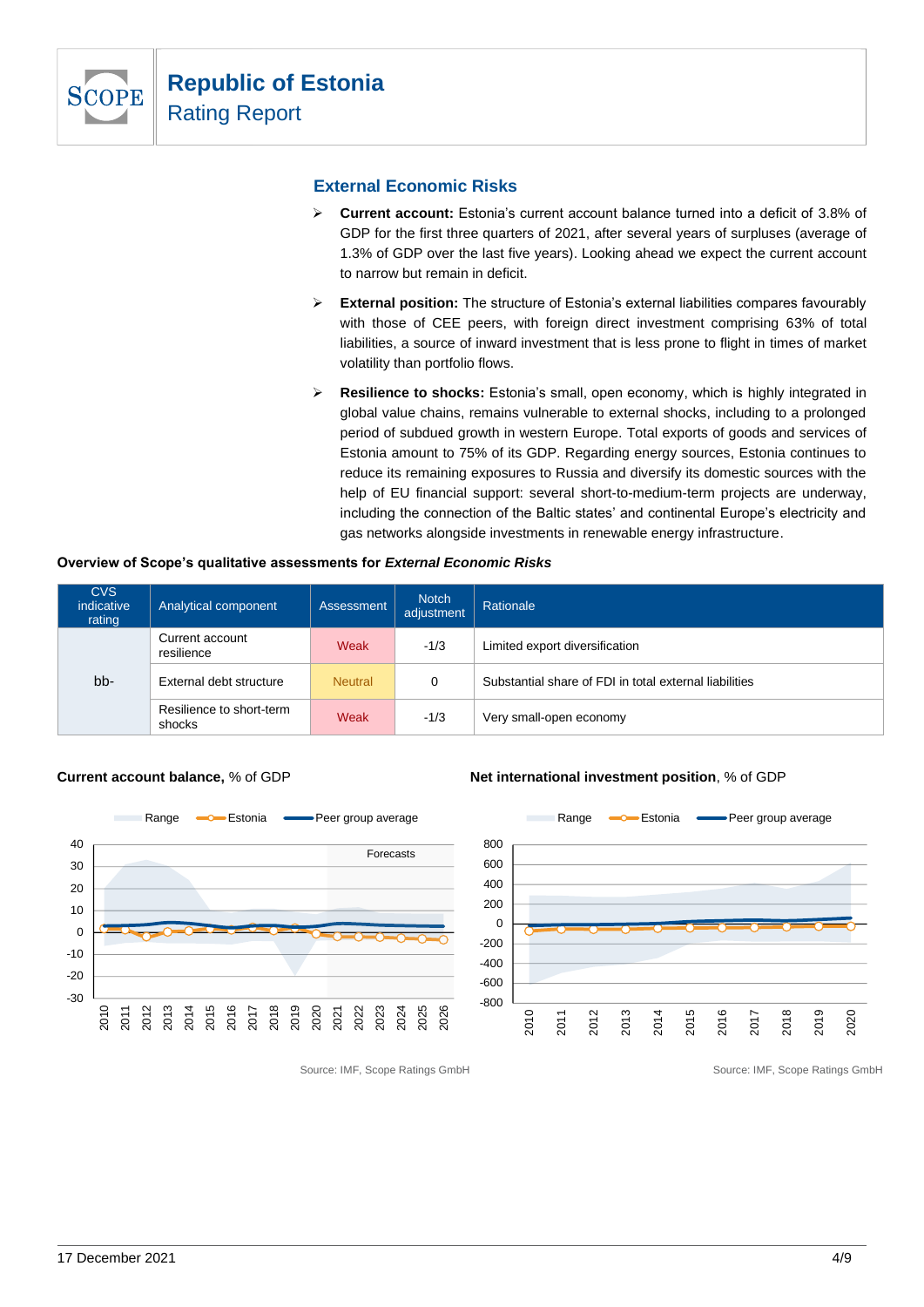

# **Financial Stability Risks**

- ➢ **Banking sector:** Estonia's ratings are supported by its largely Nordic-owned banking sector, which remains sound with a high level of capitalisation and asset quality. As of Q2 2021, the system-wide Tier 1 ratio amounted to 29.3% of riskweighted assets, the highest in the euro area, and the non-performing loan ratio was a low 1.1% for the same quarter. The financial system's available buffers provide a sizeable cushion in adverse scenarios involving the Covid-19 crisis.
- ➢ **Private debt:** The Covid-19 crisis has not caused exceptional macroeconomic imbalances with private sector (non-financial corporations and households) debt amounting to 104.4% of GDP as of end-2020, virtually unchanged compared with pre-Covid levels.
- ➢ **Financial imbalances:** Estonia is exposed to spill-over risks from high household debt and to changes in market conditions in Sweden especially, as Swedish banking groups hold a dominant share in Estonia's financial system. As an example, Swedbank accounts for around one-third of the total banking sector assets in Estonia. Capital flight and cross-border money-laundering risks are mitigated by the moderate share of non-resident deposits, at 15.1% of total deposits as of October, compared to that of Latvia (16.2%), but meaningfully above that of Lithuania (3.6%).

### **Overview of Scope's qualitative assessments for** *Financial Stability Risks*

| <b>CVS</b><br>indicative<br>rating              | Analytical component     | Assessment     | <b>Notch</b><br>adjustment                                                                         | Rationale                                                                                       |
|-------------------------------------------------|--------------------------|----------------|----------------------------------------------------------------------------------------------------|-------------------------------------------------------------------------------------------------|
| Banking sector<br><b>Neutral</b><br>performance |                          |                | Largely Nordic-owned banking sector, which has a high level of<br>capitalisation and low NPL ratio |                                                                                                 |
| aaa                                             | Banking sector oversight | <b>Neutral</b> |                                                                                                    | Oversight under the Bank of Estonia and the ECB as part of Banking<br>Union                     |
|                                                 | Financial imbalances     | Weak           | $-1/3$                                                                                             | Concentration and spill-over risks in the banking system from dominant<br>Nordic banking groups |

**Non-performing loans,** % of total loans **Tier 1 ratio**, % of risk-weighted assets





Source: IMF, Scope Ratings GmbH Source: IMF, Scope Ratings GmbH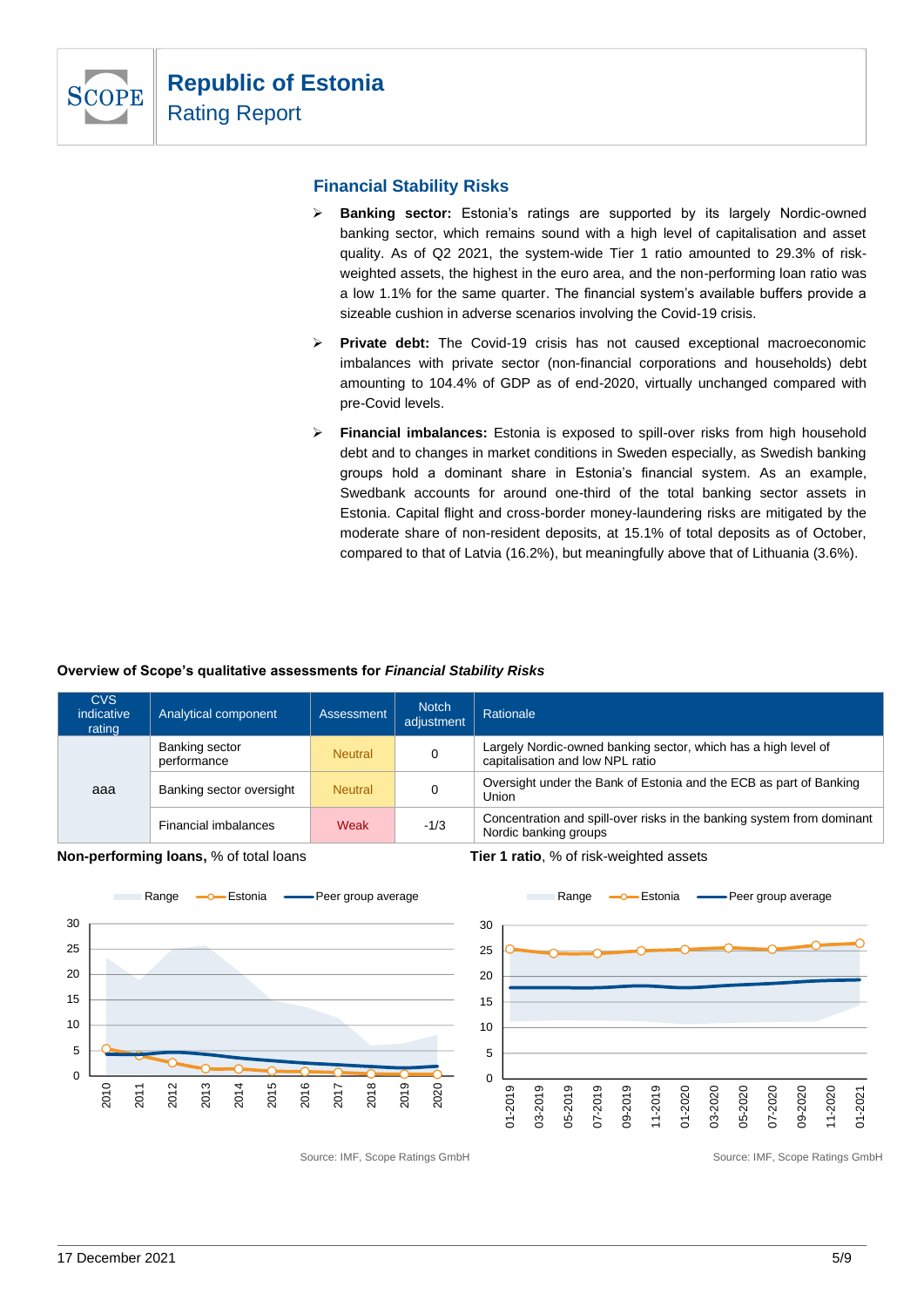

### **ESG Risks**

- ➢ **Environment:** Estonia has progressed in fostering energy efficiency: its share of renewable energy in total energy consumption was 26% in 2020, above the EU average of 21.3%, with plans for further investment in renewable energy. However, Estonia's highly carbon-intensive oil shale industry remains economically important, making the transition to meet EU carbon-neutrality objectives challenging. The industry produced 40% of electricity in 2020, albeit down from 76% in 2018.
- ➢ **Social:** Social factors are reflected in Estonia's moderate rates of unemployment (5.7% in October), income inequality levels around the EU-average and slightly higher poverty levels than the EU average (with 23.3% of the population at risk of poverty or social exclusion in 2020, compared to 22% for the EU-27). The EC's Digital Economy and Society Index 2021, which assesses digital competitiveness in the EU, ranks Estonia seventh. Estonia's demographics are more adverse than that of its peers.
- ➢ **Governance:** Under governance-related factors, Estonia's performance is stronger compared with that of central and eastern European sovereign peers as assessed under the World Bank's Worldwide Governance Indicators. In general, policymaking in Estonia has been effective and has enjoyed continuity. Estonia's EU and euroarea memberships enhance the quality of macroeconomic policy making and the macroprudential framework.

#### **Overview of Scope's qualitative assessments for** *ESG Risks*

| CVS<br>indicative<br>rating | Analytical component                 | <b>Assessment</b> | <b>Notch</b><br>adjustment | Rationale                                                                                                     |  |  |  |
|-----------------------------|--------------------------------------|-------------------|----------------------------|---------------------------------------------------------------------------------------------------------------|--|--|--|
|                             | Environmental risks                  | $-1/3$<br>Weak    |                            | Effective action against elevated exposure to transition risks<br>(economically important oil shale industry) |  |  |  |
| aa                          | Social risks                         | <b>Neutral</b>    |                            | High rates of employment, net immigration since 2015, income<br>inequality levels around the EU average       |  |  |  |
|                             | Institutional and political<br>risks | <b>Neutral</b>    | 0                          | Record of effective policymaking and strong governance performance                                            |  |  |  |

#### **CO2 emissions per GDP,** mtCO2e **Old Age Dependency ratio**, %



Source: European Commission, Scope Ratings GmbH Source: United Nations, Scope Ratings GmbH

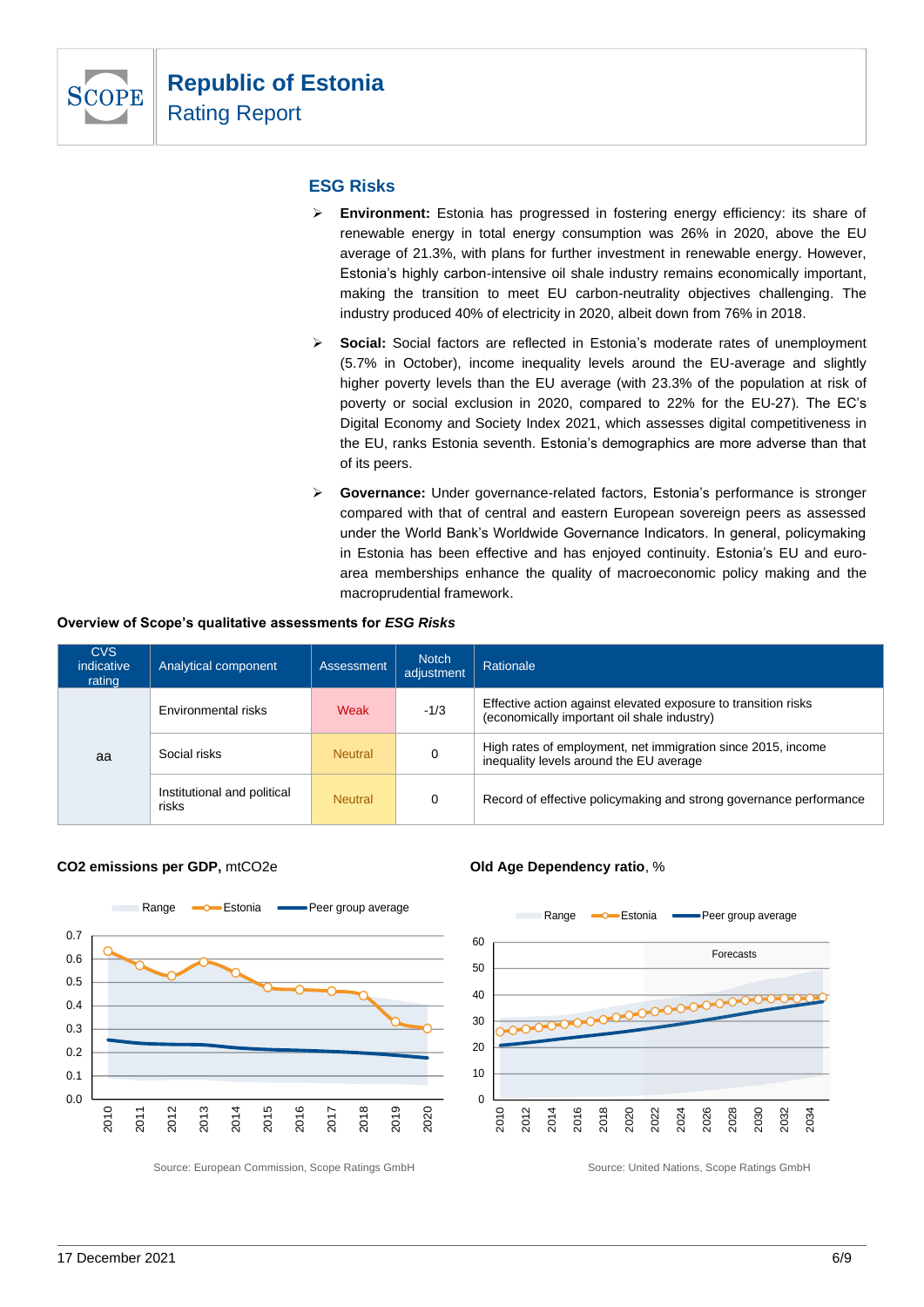

# **Appendix I. Rating history**



# **Appendix II. Rating peers**

Rating peers are related to sovereigns with an indicative rating in the same rating category or in adjacent categories per our Core Variable Scorecard (CVS).

| Peer group            |
|-----------------------|
| Austria               |
| Belgium               |
| <b>Czech Republic</b> |
| Denmark               |
| Estonia               |
| Finland               |
| Germany               |
| Ireland               |
| Lithuania             |
| Luxembourg            |
| Netherlands           |
| Norway                |
| Slovenia              |
| Sweden                |
| Switzerland           |
|                       |

Publicly rated sovereigns only; the full sample may be larger.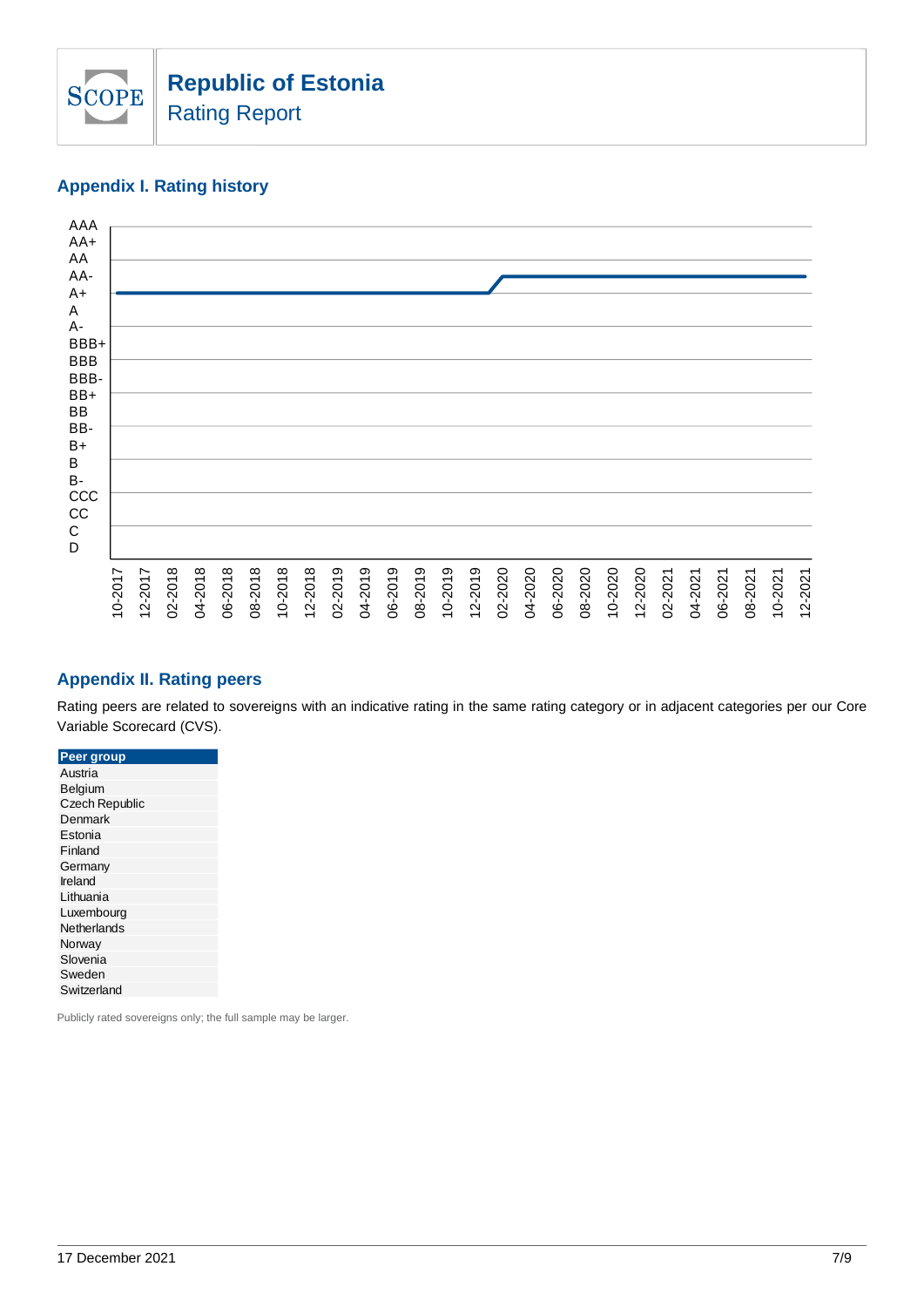**SCOPE** 

# **Appendix III. Statistical table for selected CVS indicators**1

|                                                           | 2016    | 2017                            | 2018    | 2019           | 2020    | 2021F          | 2022F  |  |  |  |
|-----------------------------------------------------------|---------|---------------------------------|---------|----------------|---------|----------------|--------|--|--|--|
| <b>Domestic Economic Risk</b>                             |         |                                 |         |                |         |                |        |  |  |  |
| GDP per capita, USD 000s'                                 | 18.3    | 20.4                            | 23.1    | 23.4           | 23.0    | 27.1           | 29.7   |  |  |  |
| Nominal GDP, USD bn                                       | 24.1    | 26.9                            | 30.5    | 31.0           | 30.6    | 36.0           | 39.5   |  |  |  |
| Real growth, % <sup>1</sup>                               | 3.2     | 5.8                             | 4.1     | 4.1            | $-3.0$  | 9.0            | 4.3    |  |  |  |
| <b>CPI inflation, %</b>                                   | 0.8     | 3.7                             | 3.4     | 2.3            | $-0.6$  | 3.9            | 4.4    |  |  |  |
| Unemployment rate, % <sup>1</sup>                         | 6.8     | 5.8                             | 5.4     | 4.4            | 6.8     | 6.2            | 5.5    |  |  |  |
|                                                           |         |                                 |         |                |         |                |        |  |  |  |
| Public debt, % of GDP <sup>1</sup>                        | 10.0    | 9.1                             | 8.2     | 8.6            | 19.0    | 19             | 20     |  |  |  |
| Interest payment, % of government revenue                 | $-0.2$  | $-0.1$                          | $-0.1$  | 0.0            | 0.0     | 0.0            | 0.0    |  |  |  |
| Primary balance, % of GDP <sup>1</sup>                    | $-0.5$  | $-0.8$                          | $-0.5$  | 0.5            | -4.9    | $-2.9$         | $-2.4$ |  |  |  |
|                                                           |         | <b>External Economic Risk</b>   |         |                |         |                |        |  |  |  |
| Current account balance, % of GDP                         | 1.2     | 2.3                             | 0.8     | 2.5            | $-0.3$  | $-4.0$         | $-1.5$ |  |  |  |
| Total reserves, months of imports                         | 0.2     | 0.2                             | 0.4     | 0.7            | 1.0     |                |        |  |  |  |
| NIIP, % of GDP                                            | $-39.5$ | $-33.0$                         | $-30.0$ | $-22.8$        | $-21.5$ |                |        |  |  |  |
|                                                           |         | <b>Financial Stability Risk</b> |         |                |         |                |        |  |  |  |
| NPL ratio, % of total loans                               | 1.3     | 1.7                             | 1.2     | 1.5            | 1.1     |                |        |  |  |  |
| Tier 1 ratio, % of risk weighted assets                   | 35.8    | 30.9                            | 31.6    | 27.0           | 28.1    |                |        |  |  |  |
| Credit to private sector, % of GDP                        | 69.8    | 64.1                            | 62.2    | 59.8           | 64.8    | $\blacksquare$ |        |  |  |  |
| <b>ESG Risk</b>                                           |         |                                 |         |                |         |                |        |  |  |  |
| CO <sup>2</sup> per EUR 1,000 of GDP, mtCO <sup>2</sup> e | 469.4   | 463.1                           | 443.8   | 332.0          | 302.9   | $\blacksquare$ |        |  |  |  |
| Income quintile share ratio (S80/S20), x                  | 5.0     | 4.7                             | 4.7     | $\blacksquare$ |         |                |        |  |  |  |
| Labour force participation rate, %                        | 77.6    | 78.9                            | 79.1    | 78.9           |         |                |        |  |  |  |
| Old age dependency ratio, %                               | 29.4    | 30.0                            | 30.7    | 31.5           | 32.3    | 33.1           | 33.7   |  |  |  |
| Composite governance indicator <sup>2</sup>               | 1.2     | 1.2                             | 1.2     | 1.2            | 1.3     |                |        |  |  |  |

<sup>1</sup>Forecasted values are produced by Scope and may differ from those presented in the charts of the previous sections <sup>2</sup> Average of the six World Bank Governance Indicators Source: European Commission, IMF, World Bank, Scope Ratings GmbH

# **Appendix IV. Economic development and default indicators**

IMF Development Classification and the state of the state of the state of the state of the Advanced economy

5y USD CDS spread (bps) as of 17 December 2021 70

<sup>1</sup> This table presents a selection of the indicators (24 out of 29) used in our quantitative model, the Core Variable Scorecard.